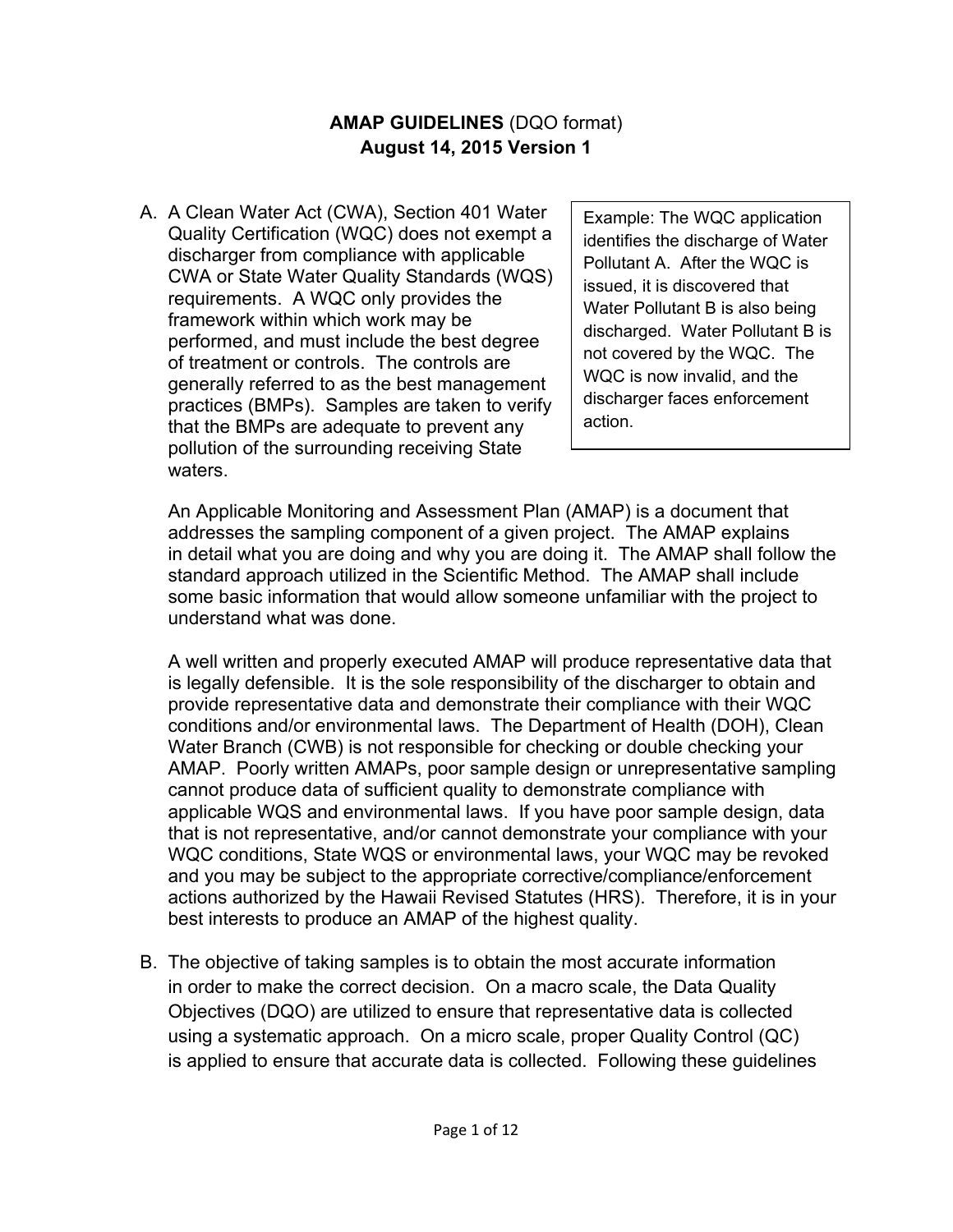will help to ensure that representative data is collected resulting in the best decision(s) being made.

C. Utilize the DQO to develop your AMAP. (Download and Read the DQO Guidelines: http://www.epa.gov/quality/qs-docs/g4-final.pdf. Also see www.QE3C.com.)

The DQO is a seven (7) step planning process that addresses the problem(s) (or issues) that will be encountered during the project.

**TITLE PAGE –** provide preparer's name, company, qualification and contact information of the author of the AMAP and date and version of the AMAP.

**INTRODUCTION** – a brief description of the project. Provide the following:

- a. Project name, scope, location, existing environmental conditions, receiving State water information, and purposes of preparing this AMAP.
- b. Specific statutory and legal requirements, rules, regulations that are applicable to this project and guidelines, matrix, rationale/justifications used as the basis of preparing this AMAP.
- 1. **STATE THE PROBLEM** The first, and most critical step, is to define the problem(s). This is a description of each of the potential problems in one (1) or two (2) sentences that will be the focus of the AMAP. Everything else in the AMAP will seek to resolve this/these problem(s).
	- a. The problem statement describes the problem as it is currently understood and predicted/anticipated, and the conditions that are causing, or may have the potential of causing the problem.
	- b. The general format of a problem statement: **In order to**  [support/understand/establish/determine/confirm/reduce/prevent] (some issue) **data regarding** [pollutant/contaminant] [in/on/above/below] (the medium) **are needed.**
	- c. Example: In order to confirm that BMPs are preventing sediment in the work area from impacting marine waters, data regarding turbidity in the ocean are needed.
	- d. There can be more than one problem statement that must be addressed.
- 2. **IDENTIFY THE GOAL OF THE STUDY** Principal Study Questions (PSQs): Identify the issue(s) or condition(s) that will allow you to reveal the solution to the problem. State the alternative actions for each PSQ. For each PSQ, formulate a Decision Statement.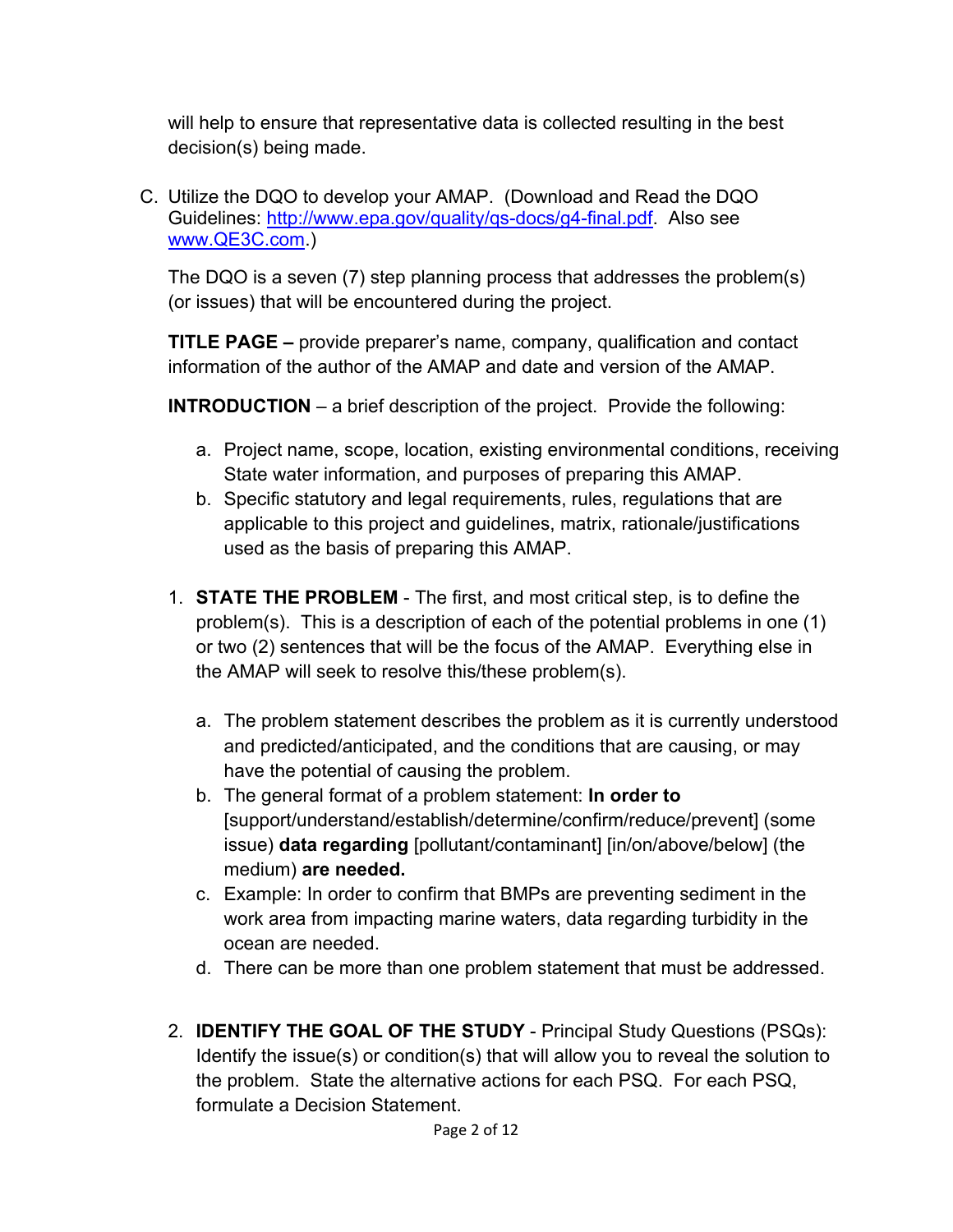- a. The general format of a decision statement: **Determine whether** [PSQ] **and requires** [Alternate Action A] **or** [Alternate Action B].
- b. Example: Determine whether BMPs are ineffective and requires modification or no further action is necessary.
- c. State how data will be used.
	- 1. Pre-construction (pre-con) data will be used to establish the baseline (existing) levels for each parameter in State waters. A minimum of 10 sets of data shall be collected at the Control and Impact station Decision Units (DUs). If 10 sets cannot be collected (e.g., dry stream bed) and there is insufficient data to establish action levels, then the DUs shall be photo-documented, and corrective actions shall be taken whenever water is present. MULTI INCREMENT samples or the acceptable equivalent shall be collected over a reasonable period of time before commencing the proposed construction activity to collect seasonal (dry or wet for the class of the impacted State waters, as appropriate) representative samples at the project site. As appropriate, samples may also be collected over a minimum of a two (2) week period immediately before commencing any proposed construction activity. Impact station DUs shall be sampled in triplicate with the highest pre-con means serving as the action levels (turbidity and Total Suspended Solids (TSS)). The highest and lowest pH means shall serve as the pH action levels. Dissolved Oxygen (DO), Temperature and Salinity means may also serve as action levels where these parameters are impacted by the project. The percent Relative Standard Deviation (%RSD) shall be calculated for all triplicate samples. The %RSD should be maintained as low as possible, and in no case should exceed 20%. (An exceedance of 20% indicates that the sampling procedure is not capturing the variability adequately.) Standard distance of the Control DUs from the Impact DU is within 50 feet. (See Figure 3 for an example.)
	- 2. Submit pre-con data to the CWB prior to the start of any construction activities, preferable to be submitted with the Section 401 WQC Application or the e-Permitting NWP Blanket WQC Notification Form.
	- 3. Pre-con data (turbidity and TSS highest triplicate means) will be compared to during-construction data to demonstrate whether there are no impacts to water quality during the project construction.
	- 4. Pre-con data will be compared to post construction data to demonstrate that there are no long term adverse impacts to water quality from construction activities.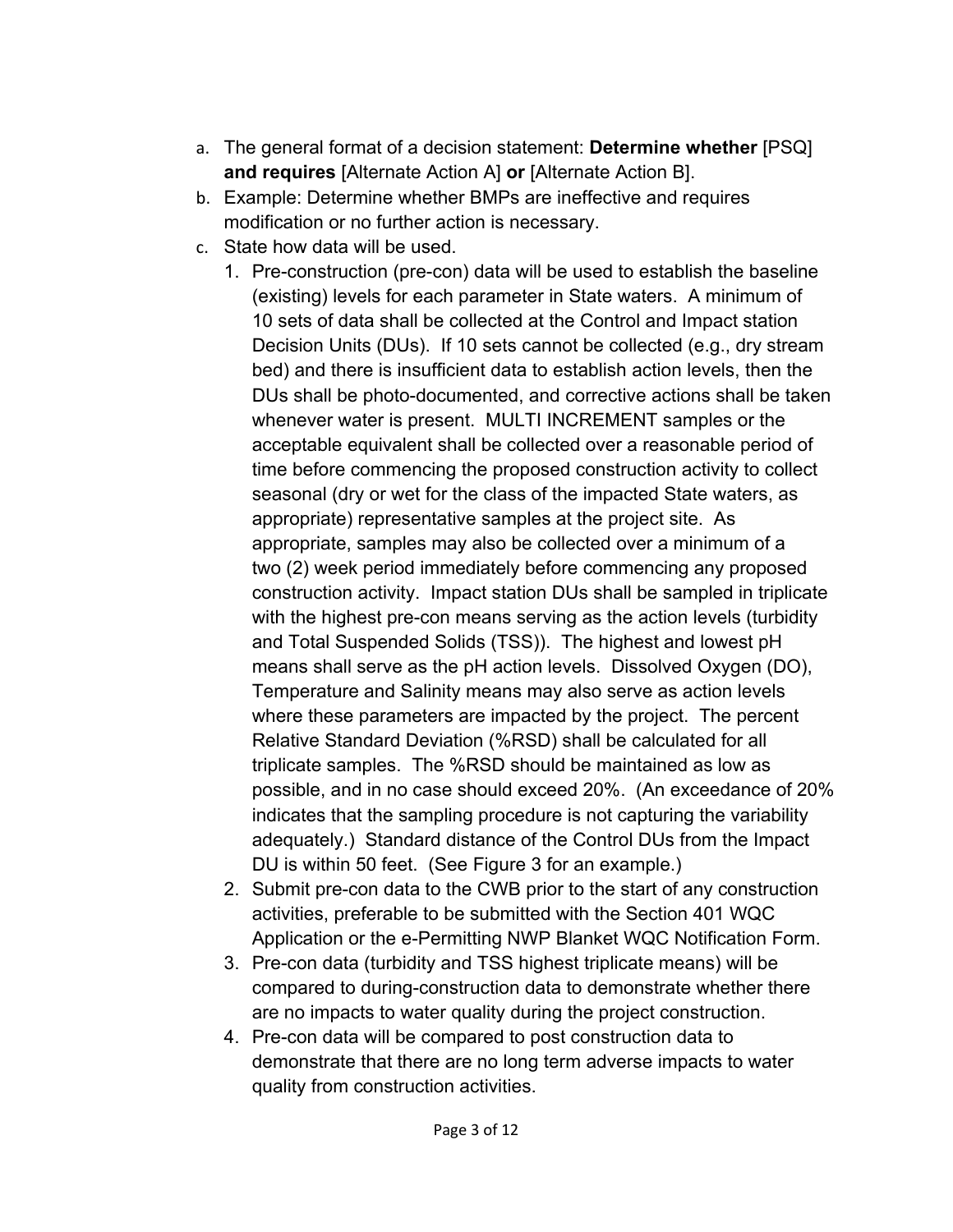- 5. For streams, during construction, the upstream control station data will be compared to the impact and downstream control stations to demonstrate that there are no impacts to water quality.
- 6. For open coastal and oceanic waters, during construction, the up-current control station data will be compared to the impact and down-current control stations to demonstrate that there are no impacts to water quality.
- 7. If a plume emanates from the work area, the plume should also be sampled as a separate DU.
- 3. **IDENTIFY INFORMATION INPUTS** Specify the parameters that will be measured/analyzed. State detection limits, action levels, instruments/measuring devices, references, calibration procedures, precision, accuracy, etc.
	- a. General Information
		- 1. State who will take the samples.
		- 2. Photos shall be taken by the samplers of the sampling sites, BMPs and general work area that will be impacted, either directly or indirectly, by the proposed construction activities. Photos shall be date/time stamped with a narrative description of what is being documented. The standard date format is MM/DD/YY and the standard time format is the 24 hour clock. Include a photo orientation map that shows the location and orientation of photos taken.
		- 3. Station locations (i.e., DUs) shall be identified with GPS coordinates (latitude/longitude with datum (WGS84)).
		- 4. Include a scaled plan view map that shows the project location, a delineation of all BMPs and DUs, the location of all inputs that may impact the DUs, and GPS coordinates (WGS84) of all DU boundaries.
		- 5. All sampling activities shall be documented in a field notebook/logbook (Standard Methods 20<sup>th</sup> Ed. 1060B).
		- 6. Contractor/duly authorized representative's responsibilities:
			- a. Knowledgeable of their responsibilities as specified in the AMAP.
			- b. Inspect and properly maintain BMPs, document in a logbook and include photos (follow procedure in step 2 above).
	- b. Sampling
		- 1. Clearly indicate the sampling locations for Pre-, During- and Post-construction monitoring. (Inside of BMP containments, outside of BMP containments, impact DU, upstream/up-current, and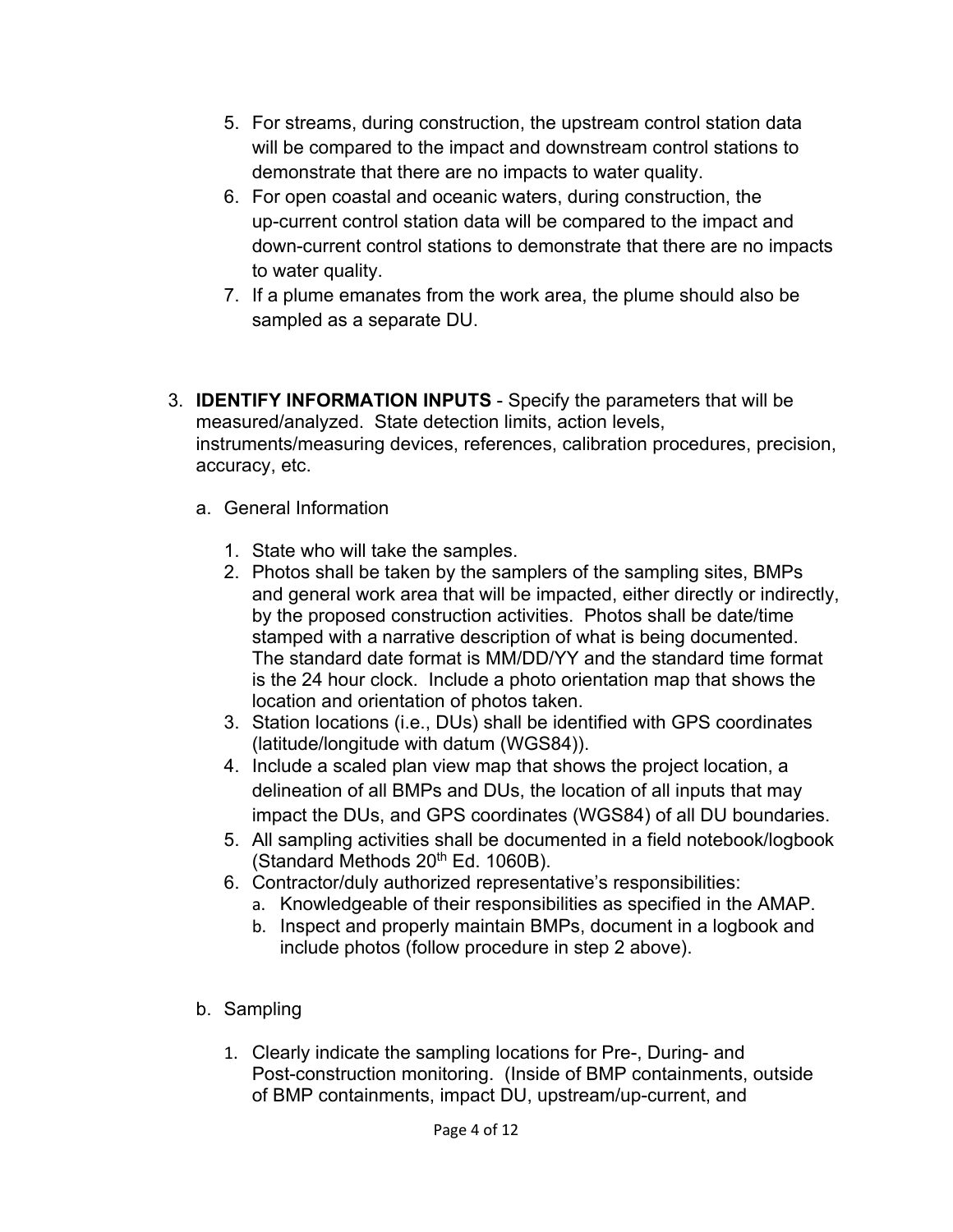downstream/down-current control DUs, etc.)

- 2. Specify the number of DUs (by phase if it changes).
- 3. Note the importance of the pre-construction sample results for establishing baseline conditions, in establishing action levels, and for comparison to post-construction values to determine long term project impacts. Take at least 10 sets of MULTI INCREMENT pre-con samples (or the acceptable equivalent) in triplicate and calculate the percent relative standard deviation (%RSD). %RSD should be maintained as low as possible, and not exceed 20%.
- 4. State the sampling frequency(ies) (by phase if it changes).
- 5. State the Parameters that will be measured, Units, Methods, Instruments, Minimum Detectable, Minimum Sensitivity, Hold Times, and Field Preservation (present this information in a table). See Appendix 1 for the Matrix for minimum standard parameters and frequencies.
- 6. State that parameters are measured from MULTI INCREMENT samples or the acceptable equivalent.
- 7. Describe the sampling procedure (or include a Sampling Standard Operating Procedure (SOP)).
- 8. Samplers shall include a narrative of site conditions that may impact sample results.
- 9. Include an example of the Chain of Custody form, Data Sheet form, and Report form.
- 10. Specify calibration standards and ranges for instruments including any expiration dates for supplies.
- 11. State that samples must be taken during work operations (i.e., at the time when the potential for pollution is greatest).
- 12. Address specific QA/QC issues associated with the sampling. Lab QC should be described. Improper field sampling is usually the largest source of error. Field measurement QC must be as rigorous as lab QC.
- 13. Calibrate all field instruments/probes, as applicable.
- 14. Perform Secondary (QC) checks prior to, and after, each day's sampling. These procedures should be documented in specific SOPs, along with the acceptable ranges for each check. Submit QC data with field measurements.
- 15. Streams: For projects in streams, the standard requirement is to conduct post-con erosion assessment of the downstream banks and beds quarterly, for two (2) years, to verify no long term adverse impacts as a result of the project.
- 16. Beach nourishment: For beach nourishment projects, the standard requirement is to conduct post-con beach profile measurements of the nourished beach quarterly, for two (2) years, to verify that nourished beach performs effectively as proposed and there will be no long term adverse impacts as a result of the project.
- c. Personnel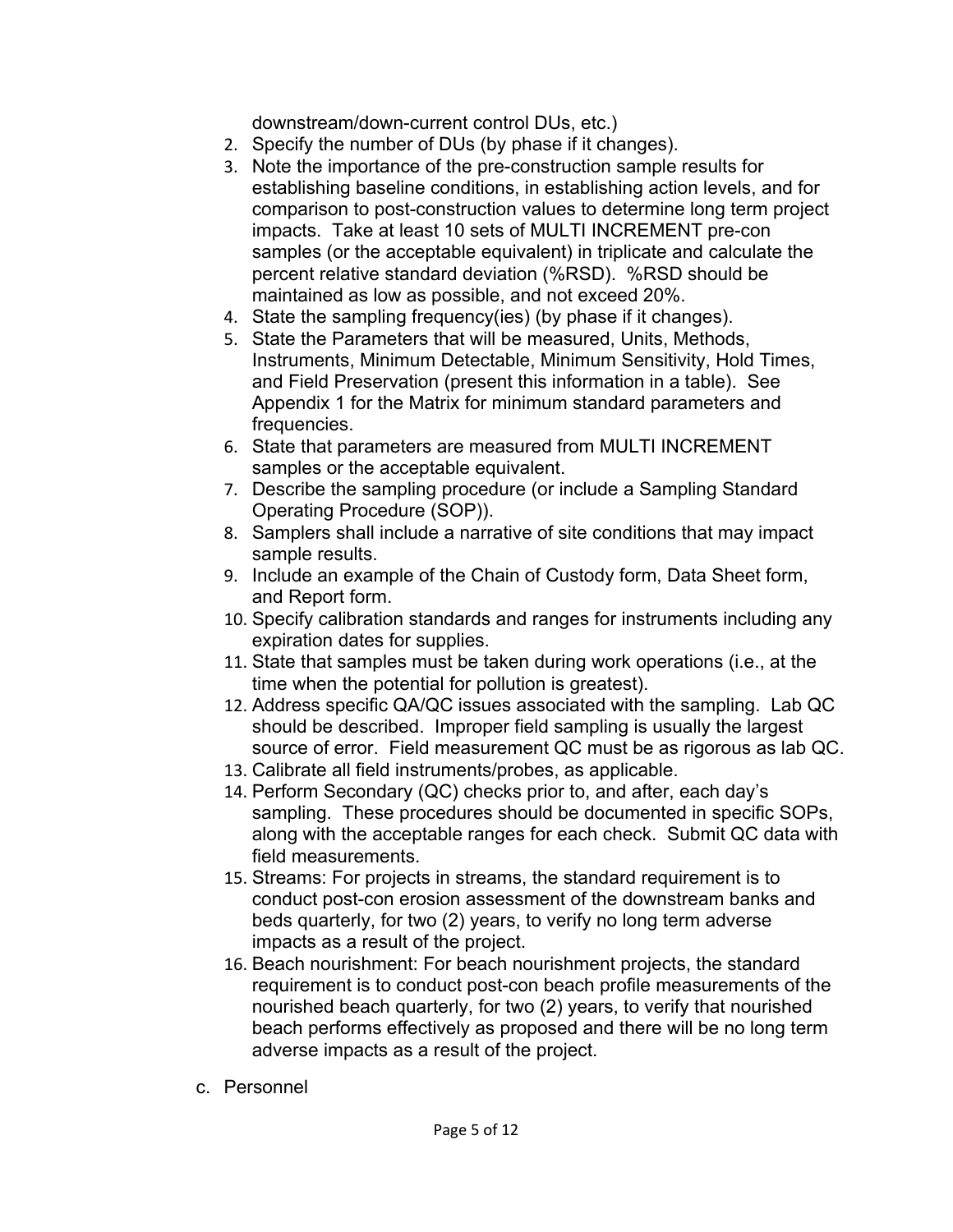- 1. Specify Name, Title, Organization, Responsibilities and Qualifications of ALL personnel involved with this document (in a table). Samples should be collected by a Qualified Sampler. ("Qualified Sampler", as used in this document, means a person who actively practices environmental science, or has formal training in sampling theory, practices and techniques. Qualified Samplers must be experienced in, and thoroughly knowledgeable of, all aspects of the sampling including all equipment, instruments, SOPs, calibrations, secondary checks, limits, and reporting requirements. Samplers must be able to recognize unobvious or potential problems and have the ability to address those issues, and notify the appropriate person of the problem(s) for timely proper corrective/remedial action. The concern here is that problems are best addressed if they are immediately recognized when the samples are taken. The chances of correcting problems are reduced with delay and the further the data gets passed on.)
- 2. Reports and Assessments
	- a. Field data (raw) shall be submitted to DOH-CWB within 24 hours (or by the end of the next business day) of when the field samples were taken, via e-mail in excel and pdf format to cleanwaterbranch@doh.hawaii.gov. Include photos and site conditions/comments in the field data report. Sample results for TSS shall be submitted by the end of the next business day after TSS results become available.
	- b. The project owner (Certifying person of the Section 401 WQC Application) or their duly authorized representative (the representative must meet 40 CFR § 122.22 requirements) is responsible for sending the reports to CWB.
	- c. Email reports to CleanWaterBranch@DOH.hawaii.gov. Specify when and how all reports and assessments will be submitted to the DOH-CWB to comply with your WQC requirements. Refer to your WQC for details.
- 4. **DEFINE THE BOUNDARIES OF THE STUDY** Specify the boundaries: Define the population of interest, spatial boundaries, temporal boundaries, and scale of decision making. (The scale of decision making means the DU.)
	- a. Example: The DU consists of all of the water along the length of the installed BMP measures (i.e., turbidity barrier) out to one meter, from the surface to the bottom. The temporal boundaries are from the beginning of the project (e.g., March 1, 2011) to the end of the project (e.g., April 30, 2011).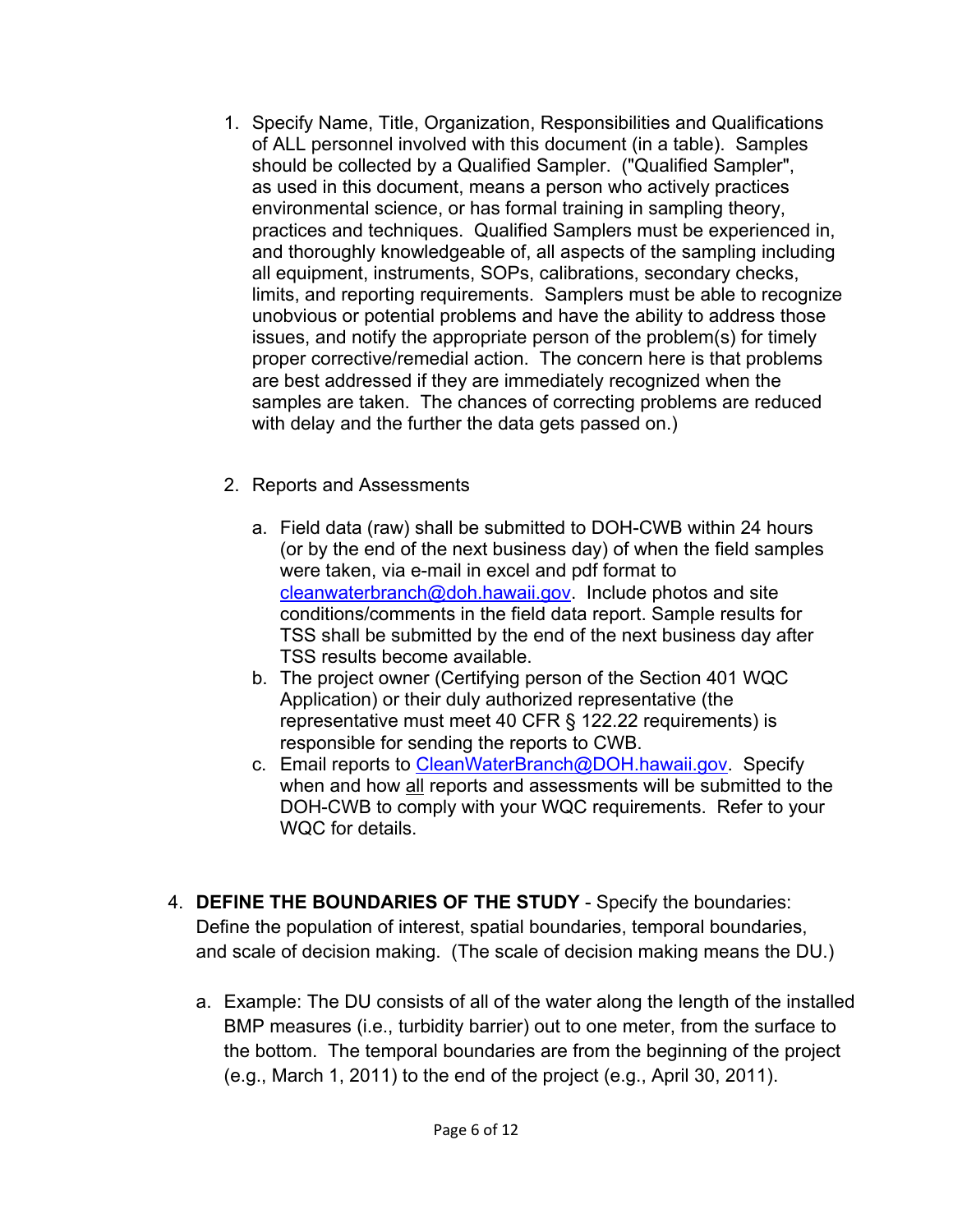- b. Include a scaled map or construction drawing of the project site with the BMPs and indicate where the DUs are located. Note that because of the nature of water sampling, samplers may have to choose between addressing the spatial or temporal components.
- 5. **DEVELOP THE ANALYTIC APPROACH**  State the Decision Rule(s) as "if...then...else..." statements that incorporate the parameter of interest (or pollutants of concern (POC)), the unit of decision making, the action level and the alternative actions.
	- a. The general format of a Decision Rule: **If the** [parameter of interest] **within** [DU] **is >** [the action level] **then** [alternate action A] **else** [alternate action B].
	- b. Example: If the mean turbidity value of the Impact DU is greater than the value at the upstream control DU, or the highest mean pre-con value, then stop work and inspect/repair BMPs, else no further action required.
	- c. Since you may have multiple parameters of interest and multiple DUs, you will probably have multiple Decision Rules.
- 6. **SPECIFY PERFORMANCE OR ACCEPTANCE CRITERIA** Specify Error Tolerances. (Depending on the project, this section can be quite involved. The more critical the consequences of an incorrect decision, the greater the importance of this section.)
	- a. MULTI INCREMENT samples are cheaper alternative means of obtaining representative and more accurate sample values than traditional (grab or composite) samples. MULTI INCREMENT samples cannot determine statistical values such as the range or standard deviation; however MULTI INCREMENT samples do provide values at, or very close to the mean which are the most important values for determining impacts. Decision errors are far less likely with this method.
	- b. To verify that MULTI INCREMENT samples are providing accurate values, they should be taken in triplicate and the percent Relative Standard Deviation (%RSD) should be calculated. %RSD should be maintained as low as possible, and in no case should exceed 20%.
	- c. If MULTI INCREMENT samples are not taken, appropriate statistical performance or acceptance criteria shall be provided. For example:
		- 1. Take 90+ samples per day (e.g., every 15 minutes 24/7). Explain how the data will be evaluated and what levels will trigger corrective actions. These levels should be recorded on the data sheets so that the samplers will know when an exceedance has occurred and that they need to take corrective actions.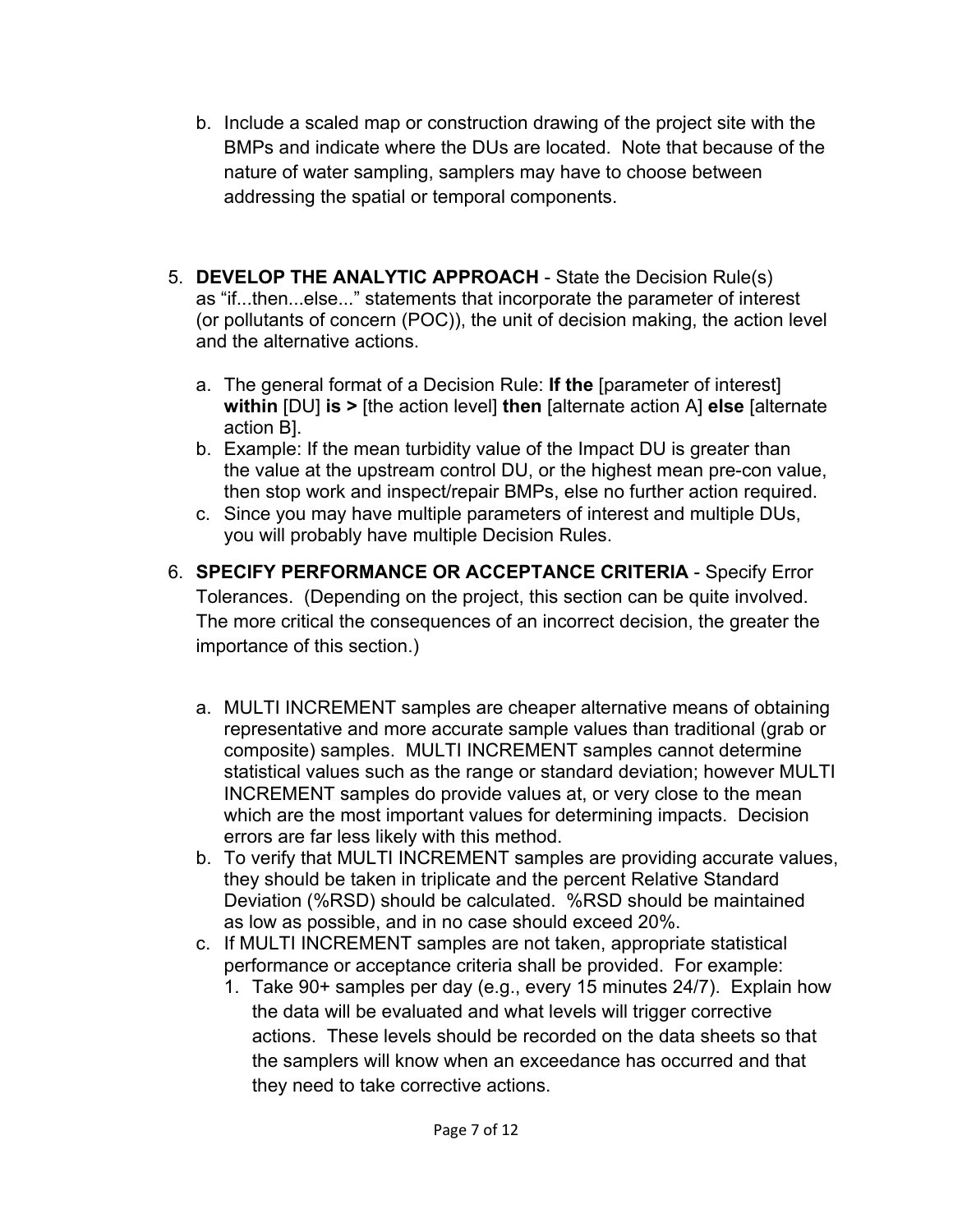- 2. Determine the variability of the environmental variables.
	- a. An estimate of the population Standard Deviation is needed.
- 3. Identify the decision errors.
	- a. Discuss the consequences of making each decision error.
	- b. Example: There are 2 possible errors that could be made. A parameter is measured as above a limit when it is actually below, or it is measured below the limit when it is actually above.
- 4. Choose the Null Hypothesis.
	- a. The Null Hypothesis should state the opposite of what the project hopes to accomplish.
	- b. Example: The sampling is attempting to show that erosion control measures are reducing the amount of sediment runoff; therefore the null hypothesis should state that the erosion control measures did not reduce the amount of sediment runoff. You must then collect sufficient data to allow you to reject the null hypothesis. If you fail to do this, you must accept the null hypothesis (i.e., your BMP's did not reduce runoff).
- 5. Specify the boundaries of the gray region (width of the gray region = Δ).
	- a. The gray region is the range of values within which the consequences of making a decision error are relatively minor. One end of the range is the action level, and the other end is the point at which the consequences of making a decision error become significant.
	- b. Example: Lower Bound of the Gray Region (LBGR) = Action Level (Analytical error + Sampling error)
- 6. Assign probability limits on either side of the gray region.
	- a. In this step you specify the error rates that the decision makers are willing to accept, and provide a rationale for the rates.
	- b. Example: Alpha (α) error (5%) that the project succeeded when it actually failed. Beta  $(β)$  error -  $(20%)$  that the project failed when it actually succeeded.
- d. The action levels should be established and recorded on the data recording sheet so that the samplers will know when an exceedance has occurred and the project owner and/or general contractor needs to take appropriate corrective actions. (Example: Typical action levels could be "the highest mean pre-con turbidity value".)
- 7. **DEVELOP THE PLAN FOR OBTAINING DATA** Optimize the Sample Design. Identify the most resource effective data collection and analysis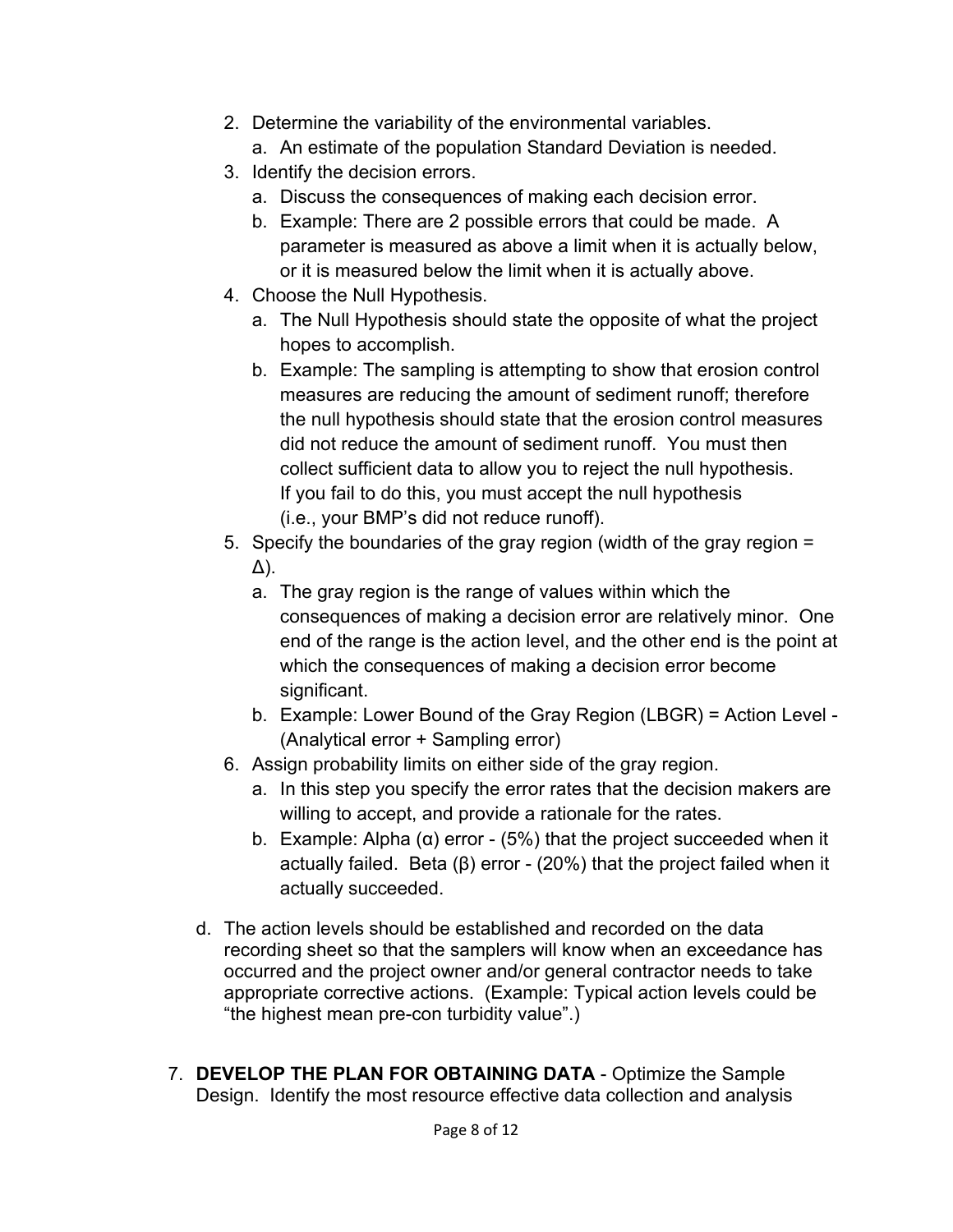design that satisfies the DQOs specified in the last six (6) steps.

- a. Collect MULTI INCREMENT samples.
	- 1. Usually, MULTI INCREMENT samples are more accurate and a cheaper alternative to traditional sampling methods.
- b. Non-MULTI INCREMENT samples.
	- 1. Review DQO outputs from steps 1 to 6 to ensure they are internally consistent.
		- a. The outputs provide information on the context of, requirements for and constraints on data collection design.
	- 2. Develop alternate sample designs.
		- a. For each decision rule, develop one or more sample designs for consideration and evaluation in Step 7. Keep in mind the Step 5 outputs defining the population you are trying to represent with the data.
	- 3. For each design option, select needed mathematical expressions.
		- a. Define suggested method(s) for testing the statistical hypothesis and define sample size formula(e) that corresponds to the method(s).
		- b. Example:
			- 1. Generate frequency distribution histogram(s) for each population.
			- 2. Select one or more statistical methods that will address the PSQ's.
			- 3. List the assumptions for choosing these statistical methods.
			- 4. List the appropriate formula for calculating the number of samples, n.
	- 4. Select the optimal sample size that satisfies the DQO's for each data collection design option.
		- a. Using the appropriate formula, calculate the number of samples needed, by varying  $\alpha$  and  $\beta$  for each  $\Delta$ . Select the sample sizes that have acceptable levels of  $\alpha$ ,  $\beta$  and  $\Delta$ .
- D. Attachments
	- 1. List all technical documents used in preparation of this document.
	- 2. List all technical documents associated with equipment and instruments in the AMAP.
	- 3. List all procedural documents that will be used in the AMAP.
	- 4. Include copies of applicable SOPs, as referenced in the AMAP. See http://www.epa.gov/quality/qs-docs/g6-final pdf.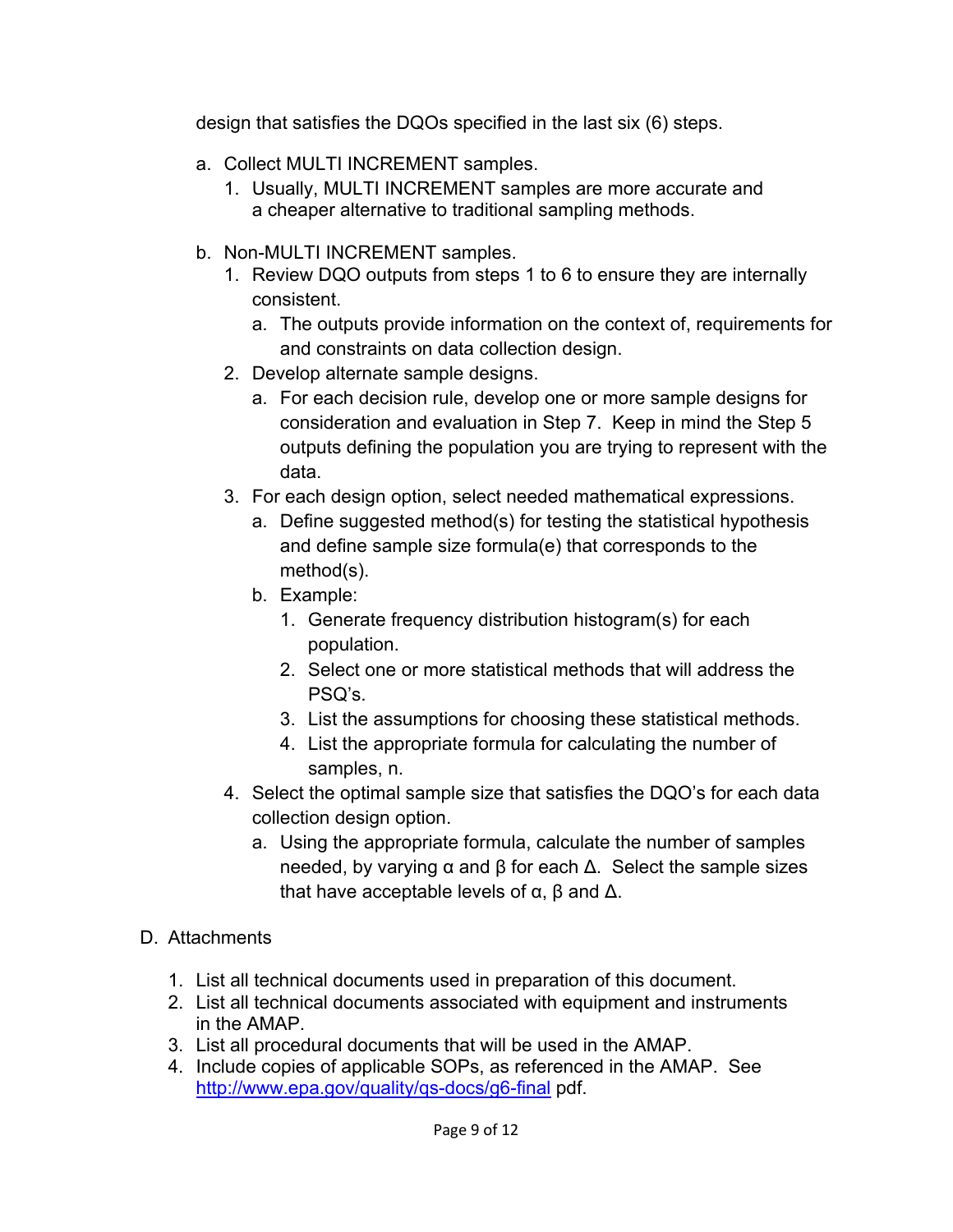5. Include example copies of the Chain of Custody form, Datasheet form and Report form.

Additional AMAPs may be required to assess impacts upon biota or for erosion (e.g. beaches and streams).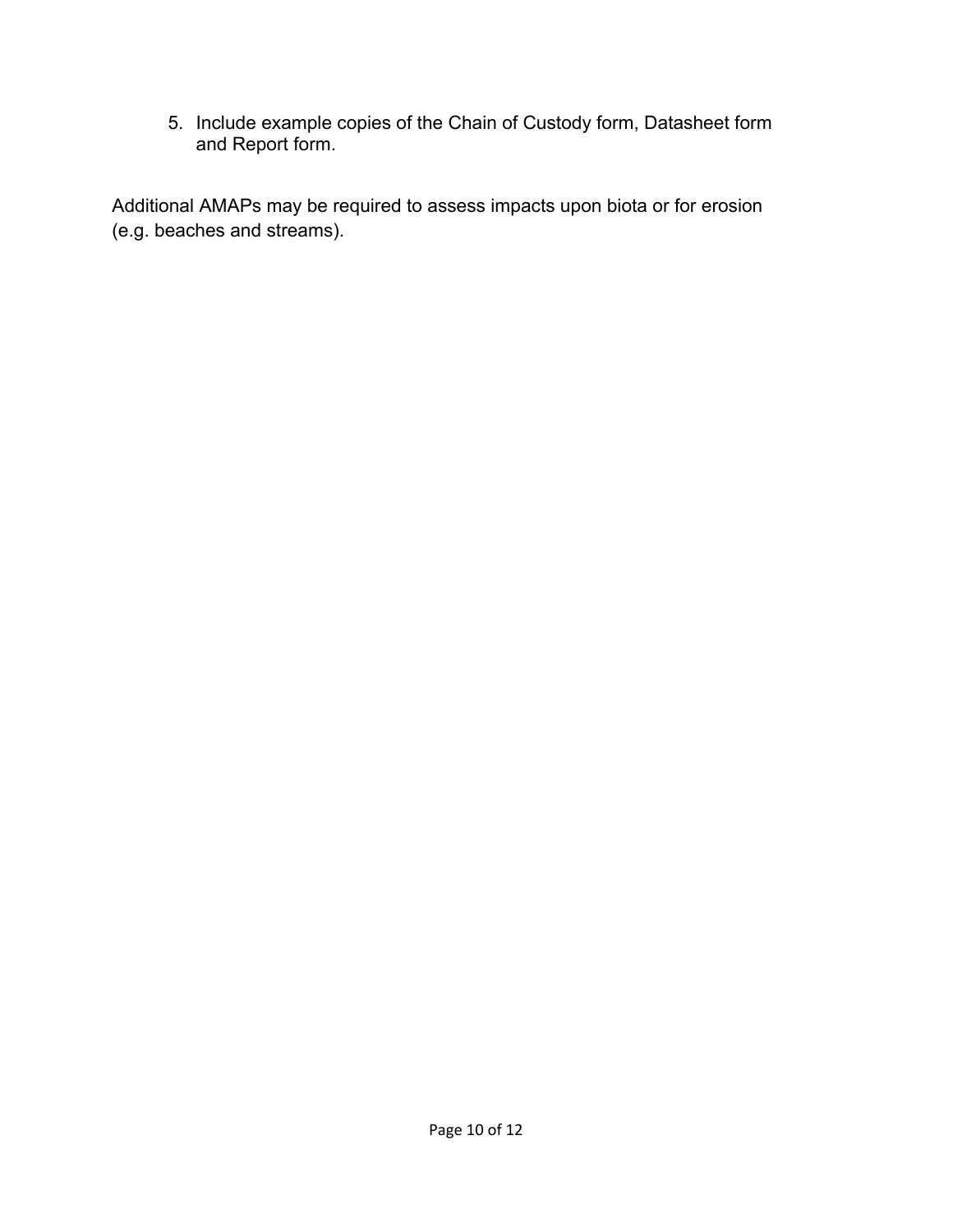## **Appendix 1 – Matrix**

| <b>Period of Construction Project</b>                     | <1 to 4 Months |         |         |         | ≥5 Months to ≤4 Year |    |    |   | <b>Construction Project</b><br><b>Monitoring Frequency*</b> |          |      |        |               |
|-----------------------------------------------------------|----------------|---------|---------|---------|----------------------|----|----|---|-------------------------------------------------------------|----------|------|--------|---------------|
| Parameter to Monitor for "X"<br>Months of "In-Water" Work | 51             | >1      | 2       | 3       | 4                    | 25 | 1  | 2 | 3                                                           | $\leq 4$ | Pre- | During | Post          |
| Photo Documentation                                       | v              |         |         |         |                      |    |    |   |                                                             |          | v    | v      | v             |
| pH                                                        | ✔              | v       | v       | v       | v                    | v  | v  | v | v                                                           | v        | v    | v      | $\mathcal{J}$ |
| Turbidity                                                 | ✔              | v       | v       | v       | v                    | v  | v  | v | v                                                           | v        | v    | v      | $\mathcal{G}$ |
| Total Suspended Solids (TSS)                              | √              | v       | v       | v       | v                    | v  | v  | v | v                                                           | v        | v    | v      | $\mathscr{I}$ |
| Dissolved Oxygen (DO)                                     | ✔              | √       | ✓       | √       | ✔                    | V  | ✔  | ✔ | ✔                                                           | ✓        | v    | v      | √             |
| Salinity                                                  | ✔              | ✔       | ✔       | ✔       | ✓                    | ✓  | ✔  | ✔ | ✔                                                           | ✔        | v    | v      | $\mathcal{A}$ |
| Temperature                                               | ✔              | ✔       | ✓       | ✓       | ✓                    | ✓  | ✓  | J | ✔                                                           | ✔        | v    | v      | $\mathcal{I}$ |
| Secchi Disc or Light Extinction                           | జ              | ×       | జ       | z       | జ                    | ×  | z  | × | ĸ                                                           | ×        | z    | 怒      | z             |
| <b>Biological Monitoring</b>                              | Х              | ×       | ×       | ×       | ×                    | x  | x  | x | ×                                                           | ×        | ×    | ×      | x             |
| Nitrate + Nitrite Nitrogen (NO3NO2)                       | $\circ$        | O       | $\circ$ | O       | $\circ$              |    |    | ۰ |                                                             | ۰        |      | ۰      | ۰             |
| Total Kjeldahl Nitrogen (TKN)                             | Ō              | Ō       | $\circ$ | $\circ$ | $\circ$              |    |    |   |                                                             | ۰        |      | ۰      | ۰             |
| Ammonia Nitrogen (NH,)                                    | O              | $\circ$ | O       | $\circ$ | o                    |    |    |   |                                                             |          |      |        |               |
| Total Nitrogen (TN)                                       | $\circ$        | O       | $\circ$ | $\circ$ | $\circ$              |    |    |   |                                                             | ٠        | ۰    | -      | ٠             |
| Ortho-Phosphate (PO <sub>4</sub> )                        | O              | $\circ$ | $\circ$ | $\circ$ | $\circ$              |    |    |   |                                                             | ۰        |      | ۰      | ٠             |
| Total Phosphorus (TP)                                     | $\circ$        | O       | O       | O       | $\circ$              |    |    |   |                                                             |          |      |        | ۰             |
| Chlorophyll «                                             | о              | $\circ$ | O       | Ö       | $\circ$              |    |    | ۸ |                                                             | ۰        | ۸    |        | ٠             |
| Silicate                                                  | $\circ$        | $\circ$ | $\circ$ | $\circ$ | o                    |    |    |   |                                                             | ۰        |      |        | 0             |
| Pesticides, PAHs, metals, etc.                            |                |         | -       | ▬       |                      |    |    |   |                                                             |          |      |        |               |
| Other                                                     |                |         |         |         |                      |    |    |   |                                                             |          |      |        |               |
| Monitoring Frequency                                      | D              | D       | D       | 3W      | 3W                   | 3W | 2M | M | Q                                                           | Q        | ۰    | **     | ***           |

## General Monitoring Guideline for Section 401 Water Quality Certification Projects

|   | Symbol Legend                                                                     |  |  |  |  |
|---|-----------------------------------------------------------------------------------|--|--|--|--|
| v | Basic water quality monitoring parameters                                         |  |  |  |  |
| ✔ | Included with dredging projects, if no habitat loss or modification               |  |  |  |  |
| Í | Optional per data evaluation suggesting no significant impact                     |  |  |  |  |
| x | Optional per dredging projects                                                    |  |  |  |  |
| × | Photo documentation on dredging project with some habitat loss<br>or modification |  |  |  |  |
| x | Bio-monitoring on dredging projects with habitat loss or<br>modification          |  |  |  |  |
|   | To be determined on individual case                                               |  |  |  |  |
| Ō | Optional per individual cases for dredging projects                               |  |  |  |  |

## Notes:

\* Pre-construction sampling for TSS and Turbidity of TEN samples over TWO weeks for projects that impact bottom sediment.

\*\* During construction monitoring is limited<br>to length of "in-water" work period.

\*\*\* Post-construction monitoring is limited to once per construction period.

Shaded blocks represent basic or minimum requirement for most projects.

|  | l 19 | 11 I 1 |  |
|--|------|--------|--|
|  |      |        |  |

- 
- 
- 

 $W = \text{Weakly}$ <br>  $M = \text{Monthly}$ <br>  $Q = \text{Quarterly}$ <br>  $(i.e., 3W = three times per week)$